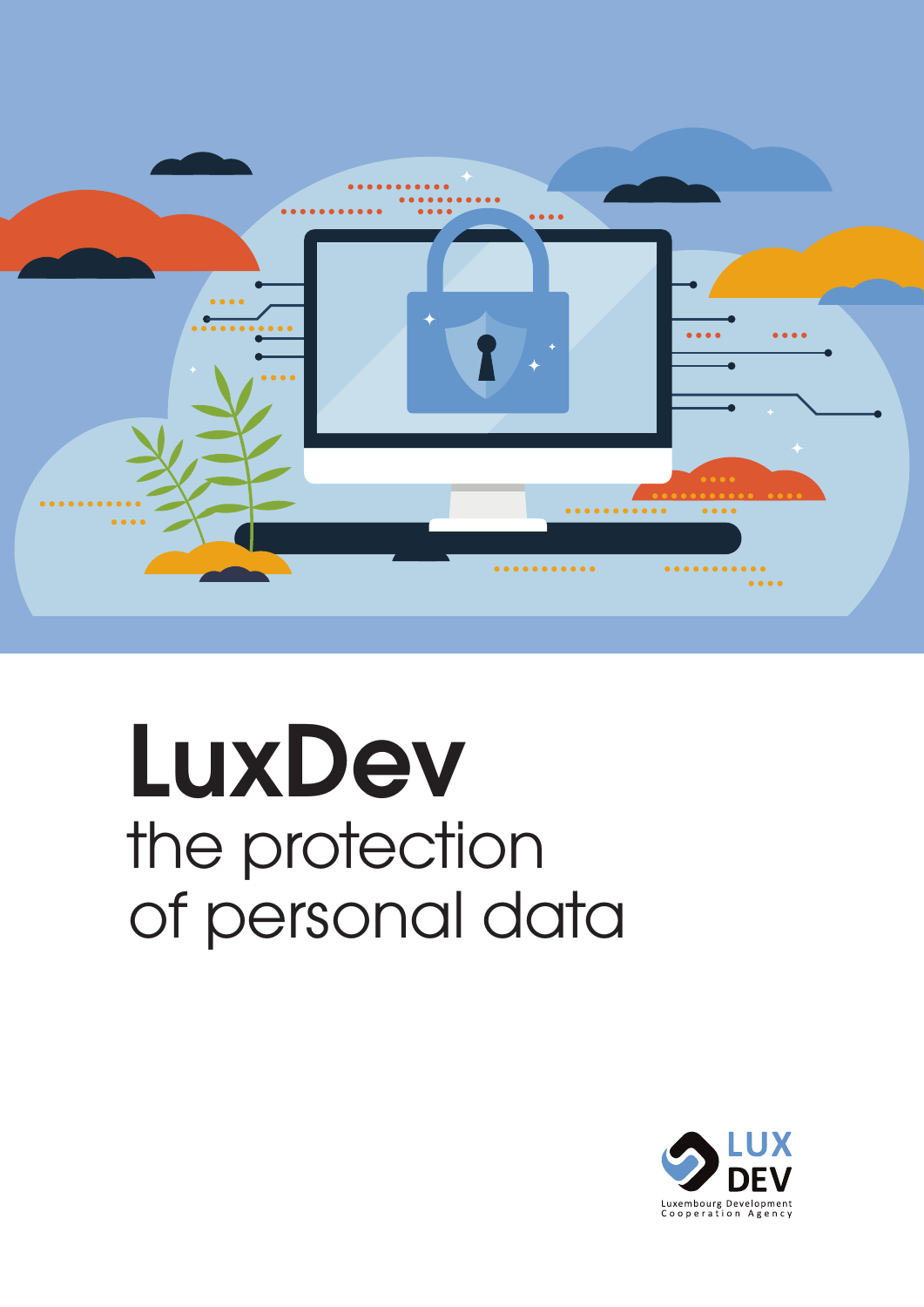



# I. INTRODUCTION

In the context of the performance of its tasks, Lux-Development S.A. (hereinafter referred to as «LuxDev» or «we») collects and processes a number of personal data. LuxDev attaches paramount importance to the respect of privacy and the protection of the personal data of all persons concerned.

This is why we undertake to process your personal data securely and in compliance with the European Regulation of 27 April 2016 on the protection of individuals with regard to the processing of personal data and on the free movement of such data (hereinafter, the «GDPR») as well as with the applicable national law on the subject.

This information notice (or "privacy notice") informs you about how we collect and process your personal information. We will detail the reasons (legal basis) for collecting your personal data, the purposes for which it is collected and the rights you have over your personal data and how you can exercise them.

# II. PERSON RESPONSIBLE FOR THE PROCESSING OF YOUR PERSONAL DATA

LuxDev has been working for development cooperation for 40 years and is unquestionably an operational pillar of Luxembourg's bilateral cooperation system. We act as data controller for all processing operations listed in this information notice. Lux-Development S.A. is a company incorporated under Luxembourg law with its registered office at 10 Rue de la Grève, 1643 Luxembourg, registered in the Trade and Companies Register under number B16123.

## DATA PROTECTION OFFICER

LuxDev has appointed a Data Protection Officer (DPO) whom you may contact in order to exercise your rights (Chapter 6) and in case of questions or concerns regarding LuxDev's personal data policies or practices. The DPO is assisted in his functions by a RGPD correspondent, You will find below the contact details:

#### DPO

Lux-Development S.A. DPO 10, rue de la Grève L-1643 Luxembourg [rgpd@luxdev.lu](mailto:rgpd%40luxdev.lu?subject=)

## III. USE OF YOUR PERSONAL DATA

## WHEN YOU BROWSE OUR WEBSITE

As our website is intended to promote projects and programmes carried out by LuxDev, we work in collaboration with various partners and local authorities. However, this collaboration is of an editorial nature and has no impact on the way we process your personal data.

When you browse our website, we try to be as non-invasive as possible for your privacy. However, we do need some of your information to enable our website to function more efficiently and to be able to analyse its traffic. For this purpose, we apply certain cookies, which you can disable at any time. You can find more information about the cookies we set and how to disable them in our Cookie Management Policy.

## **Links to third party websites made available to you**

When you browse our website, we may provide links to third party websites (such as Facebook for example). We would like to make it clear that we share these links for your convenience and that once you are redirected to these other sites, we no longer have any control over the personal data you transmit to them by visiting their site. These sites have their own privacy policy, which we recommend you read carefully before submitting personal information to them.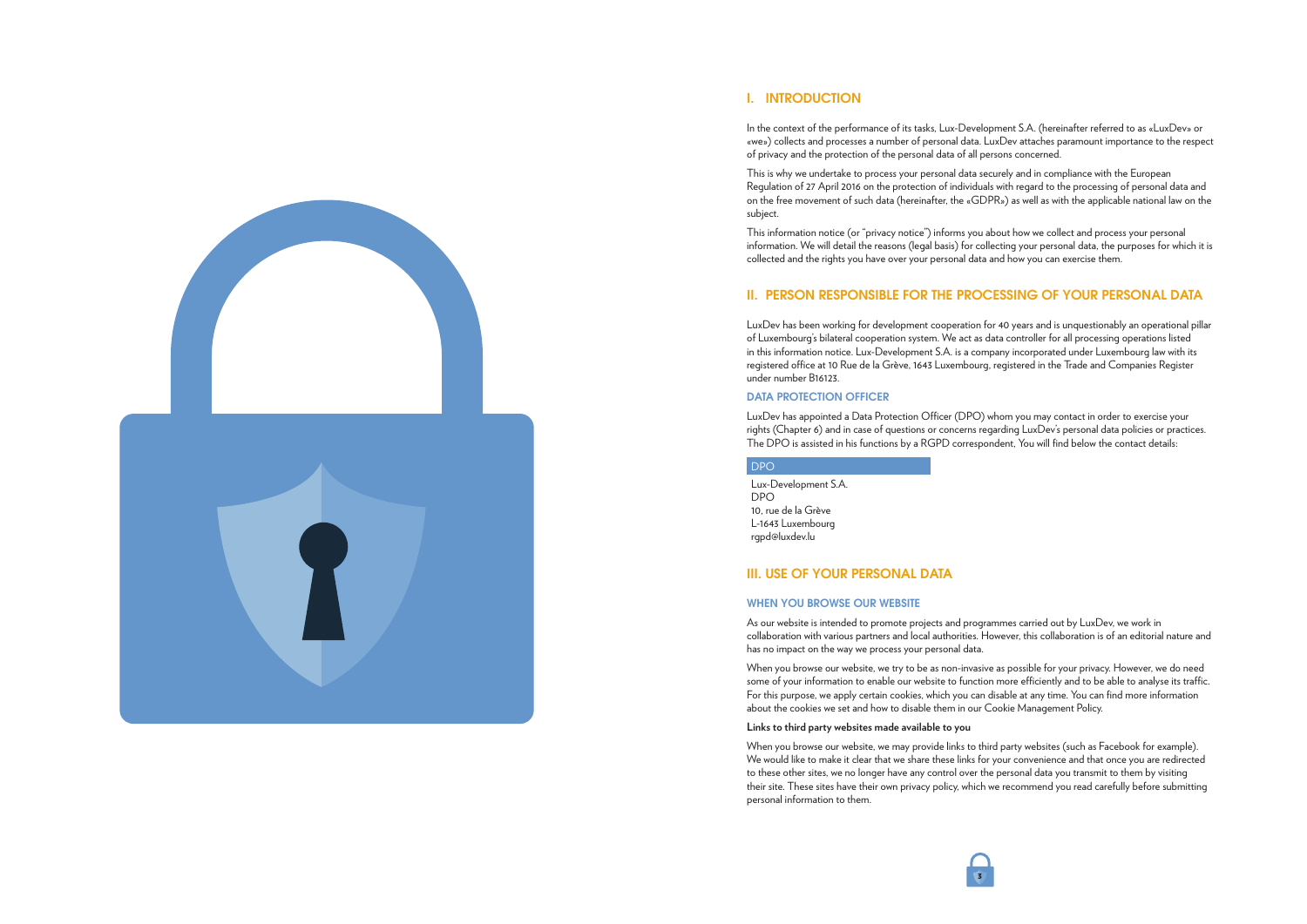

#### **Analysing our website traffic statistics**

The processing of your personal data in the context of traffic monitoring is subject to user approval. The processing is non-nominative and allows LuxDev to better understand the interests of visitors to our site and to improve its content.

## DURING A CONTRACTUAL RELATIONSHIP WITH US

During a contractual relationship, which may take various forms depending on the nature of the contract and the purpose of the service, your personal data necessary for the execution of this contract will be processed in accordance with the documents governing these procedures.

The length of time your data will be retained is also specified in each procedure and can be made available to you on request at rgpd@luxdev.lu

We do not use the information you provide to generate automated decisions that may affect you.

## MANAGEMENT OF INFORMATION REQUEST EMAILS

If you send us an information request via e-mail, we will retain your identification data (name, first name), e-mail address and the personal information you provide for the time necessary to respond to the request, after which they are securely archived and kept for one year. After that, we delete it permanently.

Our email servers are hosted in Europe.

The processing of your personal data in this context is necessary for the purposes of LuxDev's legitimate interests in order to follow up on your expression of interest and to ensure that we have responded to your request in a satisfactory manner (Article 6.1 (f) of the GDPR).

We do not use the information you provide to generate automated decisions that may affect you.

## MANAGING YOUR APPLICATIONS

The processing of your personal data in this context is necessary for the purposes of LuxDev's legitimate interests in order to quarantee the security of our staff (Article 6.1).f. of the GDPR)

In order to manage your applications when you apply for a job vacancy via our website, we collect the personal information communicated via our form: your identification data (name, first name), civil status, date of birth, nationality, telephone number, your e-mail address, your current location, a copy of your CV, a covering letter, the source of your application, whether or not you have already worked for LuxDev.

The processing of your personal data in this context is based on your informed, specific and explicit consent (Article 6.1 (a) of the GDPR).

We keep the information you send us in the context of a recruitment for a period of one year from the end of the recruitment process. After this period, your consent will be required to remain on our database for a further one year.

We do not use the information you provide to generate automated decisions that may affect you.

## WHEN YOU VISIT OUR PREMISES

If you visit our premises, we ask you to register in a visitors' log. The register is in paper format and contains the name and surname of the visitor, the date and time of the visit and the person visited.

The register is kept in a secure cabinet for one year and destroyed afterwards.

The processing of your personal data in this context is necessary for the purposes of LuxDev's legitimate interests in order to guarantee the security of our staff (Article 6.1 (f) of the GDPR).

## WHEN YOU ATTEND ONE OF OUR EVENTS

From time to time, LuxDev organises events with its partners in the framework of cooperation projects. In this context we maintain lists of participants with contact information. If photos are taken during the event, you will have the possibility to exercise your image rights.

All this information is stored on our servers hosted in Europe and deleted at the latest one month after the event in question.

## WHEN YOU REPORT AN INTEGRITY RISK

The Agency guarantees that a bona fide whistleblower will not be subject to retaliation.

If you send us an integrity alert via email or via the form on our website, we will keep your identification data (name, first name), email address and the personal information you provide for as long as it takes to complete the action, after which it is securely archived and kept for one year. After that, we delete it permanently.

The processing of your personal data in this context is necessary for the purposes of LuxDev's legitimate interests in order to follow up on your report and to ensure that the necessary measures have been taken (Article 6.1 (f) of the GDPR).

# IV. WITH WHOM IS YOUR PERSONAL DATA SHARED?

We will not make your personal information available to any third party unless such transfers are

- based on your explicit consent;
- necessary for the performance of a contract that we signed;
- based on another legal basis;
- permitted or required by national or European legislation or by an order of a public authority or a judicial authority.

Where the processing of your personal data is based on any of the above, the following recipients may have access to it: public authorities, our hosting company and other suppliers and service providers (usually acting as processors or acting as data controllers).

Please note that where a transfer involves the transmission of your personal data to a country outside the European Economic Area and that country is considered by the European Commission not to provide an adequate level of protection for personal data, we will ensure that appropriate measures are put in place in accordance with applicable national and European data protection legislation.

# V. HOW IS YOUR PERSONAL DATA SECURED?

In order to ensure an appropriate level of security when processing your personal data, we have put in place technical and organisational measures in line with industry practice. These measures include but are not limited to:

- raising awareness within our employees;
- authenticating users;
- managing authorisations;
- tracking access and managing incidents;
- securing workstations;
- securing mobile computing;
- protecting the internal IT network;
- securing servers;
- securing websites;
- securing Backup planning business continuity;

Une procédure relative à la violation de vos données à caractère personnel a été mise en place.

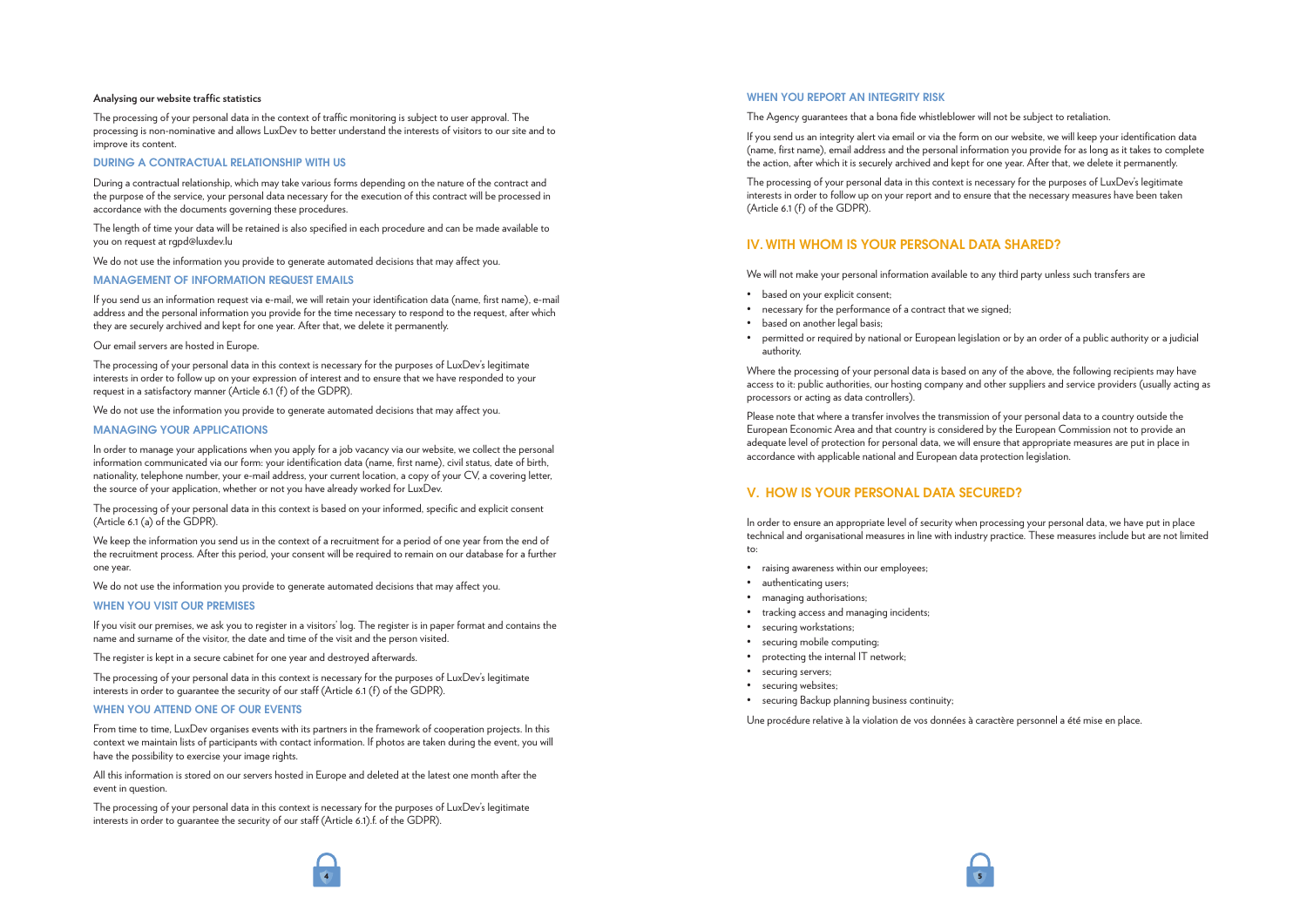

## VI. WHAT ARE YOUR RIGHTS AS A DATA SUBJECT?

You have a number of rights in relation to the processing of your personal data, which are detailed below:

## YOUR RIGHT OF ACCESS

You have the right to request copies of your personal information from us. This is an (almost) absolute right: if you request it, we will give it to you. However, there are some exceptions; this means that you will not always receive all the information we process (the list of personal information that can be requested is given in Article 15 of the GDPR).

## YOUR RIGHT TO RECTIFICATION

You have the right to ask us to correct information that you believe to be inaccurate. You also have the right to ask us to complete/update information that you consider incomplete. This is an absolute right: if you request it, we will make the change.

## YOUR RIGHT TO ERASURE

You have the right to ask us to delete your personal information in certain circumstances. This is not an absolute right: if you request it, we may or may not erase the data, depending on the circumstances, all of which are specified in the GDPR (Article 16 GDPR).

## YOUR RIGHT TO RESTRICT PROCESSING

You have the right to ask us to restrict the processing of your information, in certain circumstances (Article 18 GDPR).

## YOUR RIGHT TO OBJECT TO PROCESSING

You have the right to object to processing if the processing is carried out on the basis of our claimed legitimate interests and you consider that any of the processing being carried out infringes your privacy or causes you undue harm.

## YOUR RIGHT TO DATA PORTABILITY

You have the right to request that we transfer the information you have provided to us to another organisation, or that we provide it to you. This right only applies if we process information on the basis of your consent or in the course of negotiations for the conclusion of a contract, and the processing is automated.

## YOUR RIGHT TO WITHDRAW YOUR CONSENT

Where the processing of your data is based on consent, you have the right to withdraw your consent at any time.

## YOUR RIGHT TO COMPLAIN

You have the right to lodge a complaint with a supervisory authority (in particular in the EU Member State of your habitual residence, or place of work, or place of infringement) if you consider that the processing of your personal data violates applicable data protection legislation.

## VII. HOW TO EXERCISE YOUR RIGHTS

If you have any queries regarding the processing of your personal data and the exercise of your rights, you can contact us using the contact details set out in section 2.1.

Any request you make to us to exercise your rights will not incur any further costs. We will also do our best to respond to your request within one month (this period may be extended by a further two months if the request requires extensive research or if we have to deal with a large volume of requests).

We ask you to indicate in your request the right you wish to exercise, the reasons for your request and to attach a copy of both sides of your identity card. The request should specify the address to which the reply should be sent.

If you wish to exercise your right to lodge a complaint with a supervisory authority, you may also contact the National Commission for Data Protection via its website at<https://cnpd.public.lu>or write to it at the following address:

National Commission for Data Protection 1, avenue du Rock'n'Roll L-4361 Esch-sur-Alzette

## VIII.UPDATES TO THIS PRIVACY NOTICE

We regularly review this privacy notice and, where appropriate, update it as our services and procedures and the use of personal data change. If we wish to use your personal data in a way that we have not yet identified, we will contact you to provide you with information about this and, if necessary, to ask for your consent.

We will update the date of this document whenever it changes.